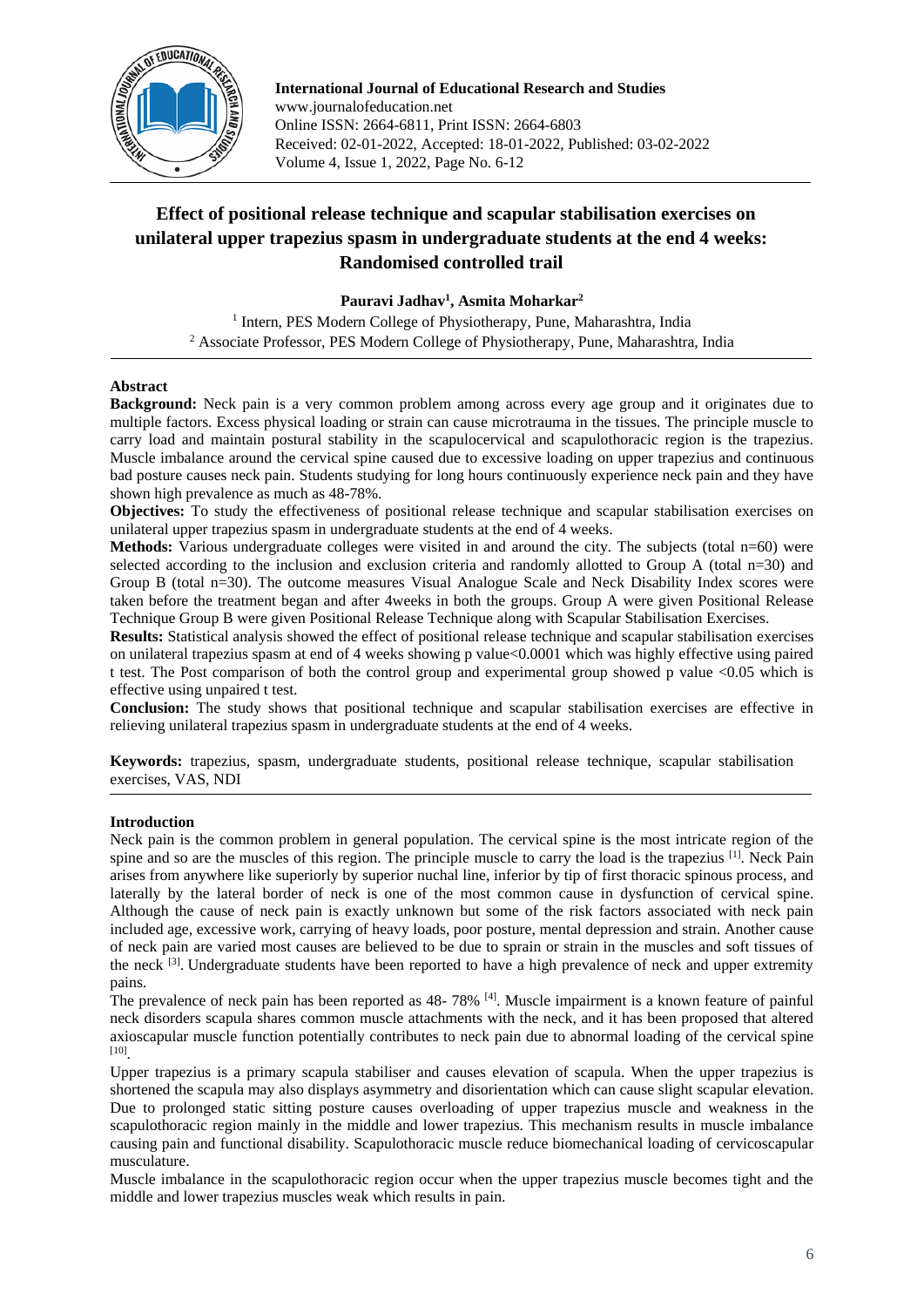#### **Need of Study**

There has been evidence suggesting that manual therapy along with exercises is effective for patients with trapezius spasm and it also enhances quality of life in patients. Undergraduate students study for long hours which cause overuse of upper trapezius muscle. Undergraduate students have been reported to have a high prevalence of neck and upper extremity pains. The prevalence of neck pain has been reported as 48-78% <sup>[4]</sup>. This study will focus of reducing the overactivity of upper trapezius and facilitate the other weakened muscles around scapula (serratus anterior, lower trapezius and rhomboids) which will help reduce the pain due to upper trapezius spasm.

There is lack of evidence on application of positional release technique and scapular stabilisation exercises on neck pain. This study is sought to find out the efficacy of positional release technique and Scapular Stabilization Exercises in reducing pain and in improving the functional status in patients with unilateral upper trapezius spasm and to develop evidence by assessing VAS and NDI as outcome measures.

## **Criteria**

## **Inclusion**

Trapezius spasm( unilateral), Suffered at least 3 months of neck pain, VAS of 4-8, NDI score of 15-34 points, Both male and female participants, No. of hours studying 5, Age: 18-25.

#### **Exclusion**

Recent surgery and cervical spine fracture, recent temporomandibular surgery, Recent trauma or injury to shoulder, Torticollis, Disc pathology.

#### **Method**

Various undergraduate colleges were visited in and around the city. Total 60 subjects were selected according to the inclusion and exclusion criteria. The subjects were explained about the study and procedure and the consent was taken from whoever wished to participate. The subjects were then allotted in the Group A which is the control group (total n=30) and Group B which is the experimental group (total n=30) by chit method. The outcome measures Visual Analogue Scale and Neck Disability Index scores were taken before the treatment began and after the treatment was given at the end of 4weeks in both the groups. Group A were given Positional Release Technique and Group B were given Positional Release Technique along with Scapular Stabilisation Exercises.

#### **Protocol**

## **Positional Release Technique**

The subjects will receive Positional release technique in supine lying with the therapist sitting on the affected side, tender points were located along with the upper fibres of trapezius muscle <sup>[6]</sup>. The subject's head is laterally flexed towards the side of tender point, then therapist grasps the subject's forearm and abducts shoulder to approximately 90degree and adds slight flexion or extension to fine-tune. The ideal position of comfort achieved is held for a period of 90 sec and followed by passive return of body part to an anatomically neutral position continued for 5 minutes [6].

#### **Scapular Stabilisation Exercise**

Patient position - Side lying, with the affected extremity up draped on the therapist shoulder  $[7]$ .

The degree of shoulder flexion, scaption, or abduction can be controlled by your stance and the relative position of the patient. Progress to sitting with the patient's arm draped over your shoulder; apply resistance to all scapular motions elevation, depression, protraction, or retraction with pressure directly on the scapula in the direction opposite to the motion [7].

Scapular elevation/depression. (upper trapezius, lower trapezius) Place your top hand superiorly and the other hand inferiorly around the scapula to provide manual resistance [7].

Scapular protraction/depression (serratus anterior, lower trapezius). Place your top hand along the medial border and the other around the coracoid process to provide resistance <sup>[7]</sup>. Scapular upward and downward rotation (trapezius, rhomboids and levator scapulae).

Place one hand around the inferior angle and the other hand around the acromion and coracoid process to provide resistance [7].

**Data Analysis Group A:** 

**Table 1:** VAS

|          | <b>MEAN</b> | SD       |                                       |                                                        |
|----------|-------------|----------|---------------------------------------|--------------------------------------------------------|
| Pre VAS  | 6.033333333 | 1.139688 | T value $25.25$ P value $\leq 0.0001$ | Signifiance Considered<br><b>Extremely Significant</b> |
| Post VAS | 2.266666667 | 0.727427 |                                       |                                                        |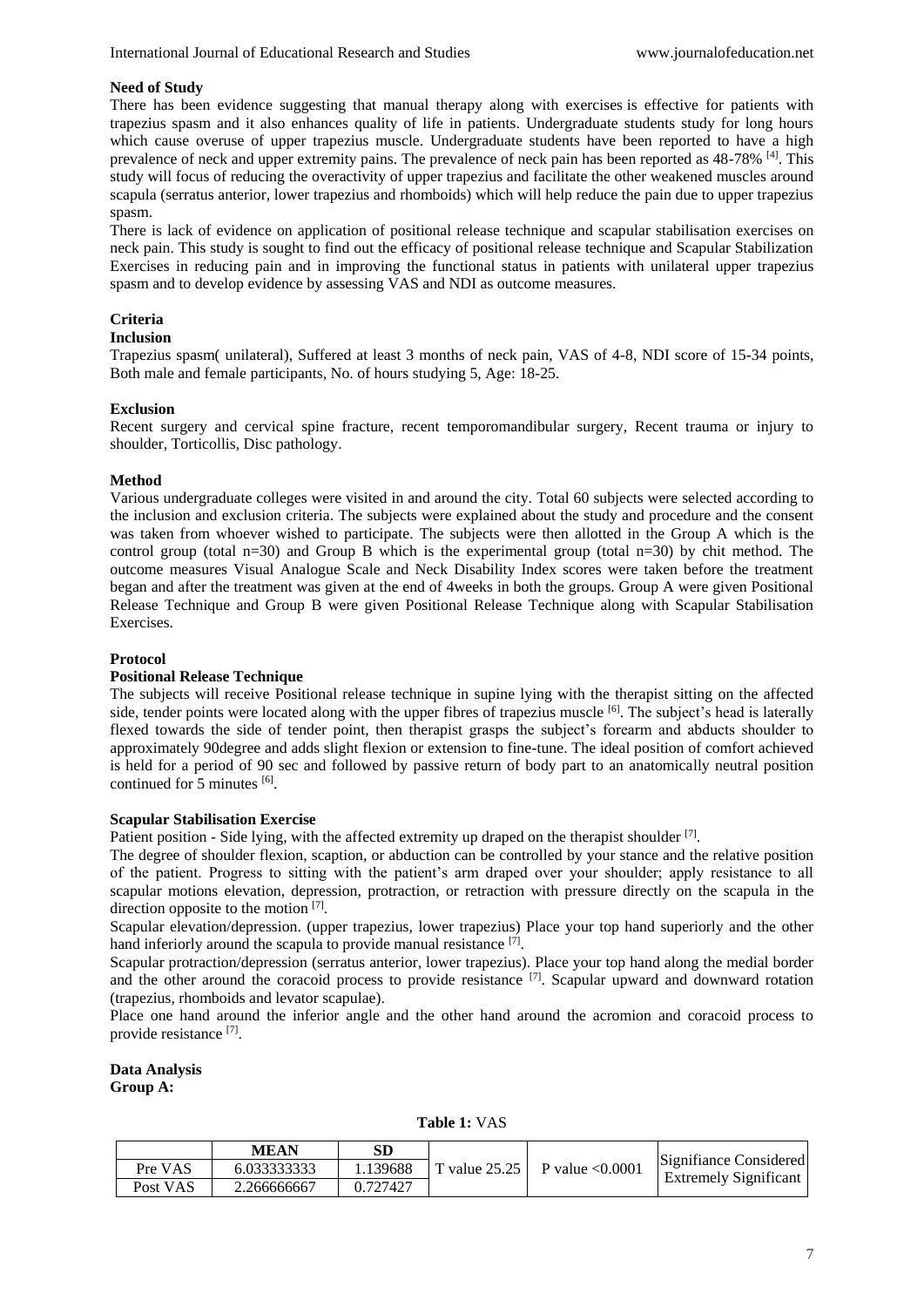

**Fig 1**

**Table 2:** NDI

|          | MEAN        | SD       | $\mathbf{r}$ value | P value       | Significance Considered      |
|----------|-------------|----------|--------------------|---------------|------------------------------|
| Pre NDI  | 22.93333333 | 2.264705 | 52.25              | $<\!\!0.0001$ | <b>Extremely Significant</b> |
| Post NDI |             | . 777639 |                    |               |                              |



**Fig 2**

# **Group B**

**Table 3:** VAS

|          | <b>MEAN</b> | SD         | $\tau$ value 20.04 | P value<br>< 0.0001 | Significance Considered<br><b>Extremely Significant</b> |
|----------|-------------|------------|--------------------|---------------------|---------------------------------------------------------|
| Pre VAS  | 6.233333333 | 1.22972445 |                    |                     |                                                         |
| Post VAS | $\mathbf Q$ | 0.65064071 |                    |                     |                                                         |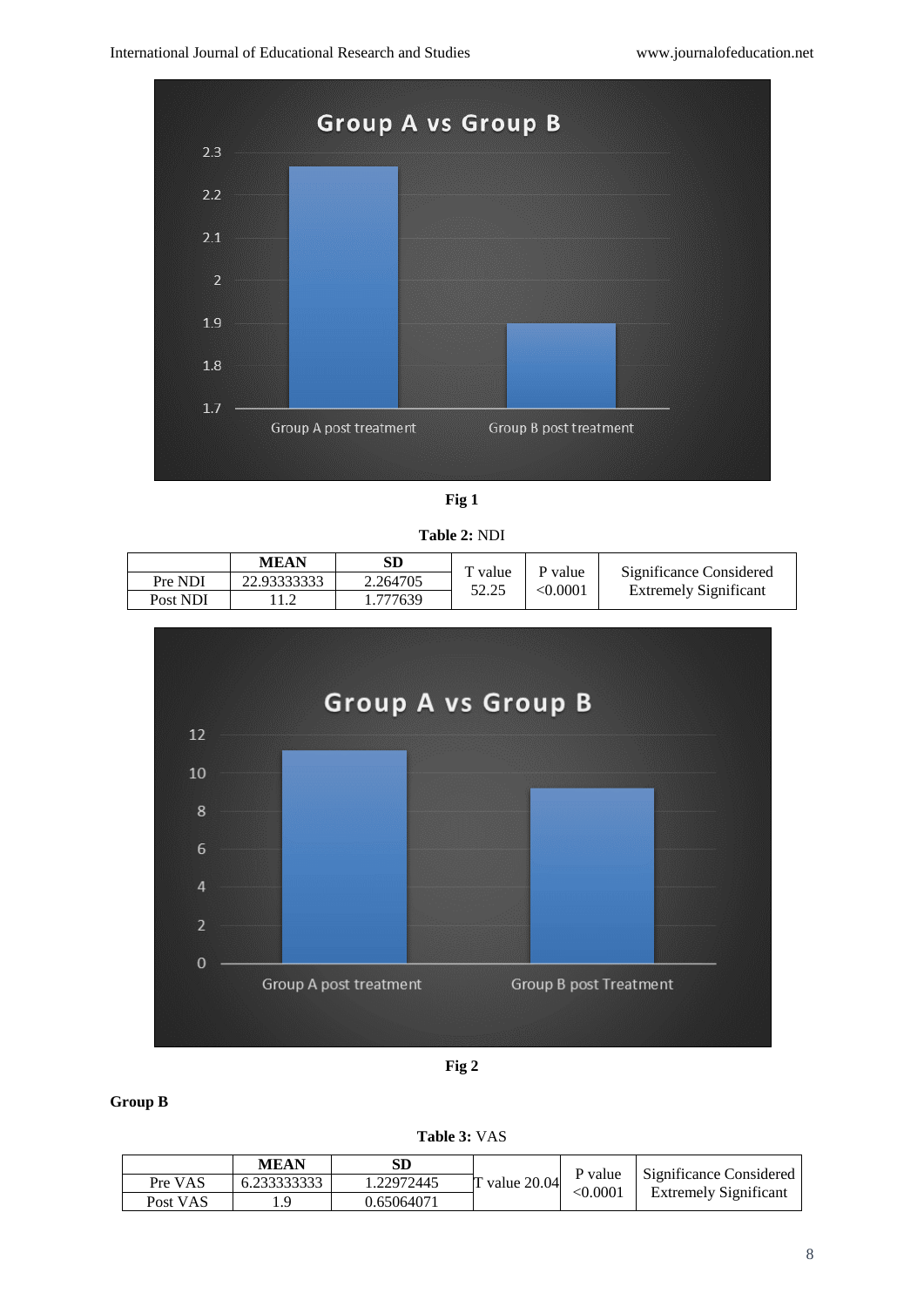

**Fig 3**

**Table 4:** NDI

|          | <b>MEAN</b> |           | T value | P value  |                                                         |
|----------|-------------|-----------|---------|----------|---------------------------------------------------------|
| Pre NDI  | 22.13333333 | 4.4042734 | 25.27   | < 0.0001 | Significance Considered<br><b>Extremely Significant</b> |
| Post NDI | 9.2         | 3.1559468 |         |          |                                                         |

![](_page_3_Figure_6.jpeg)

**Fig 4**

## **Group A when compared to Group B**

**Table 5:** VAS

|                      | Mean        |            | T value P value |       |                                                   |
|----------------------|-------------|------------|-----------------|-------|---------------------------------------------------|
| 1. Post VAS [PRT]    | 2.266666667 | 0.727247   |                 | 0.046 | Significance Considered<br>Moderately Significant |
| 2. Post VAS [PRT+SS] |             | 0.65064071 | 2.023           |       |                                                   |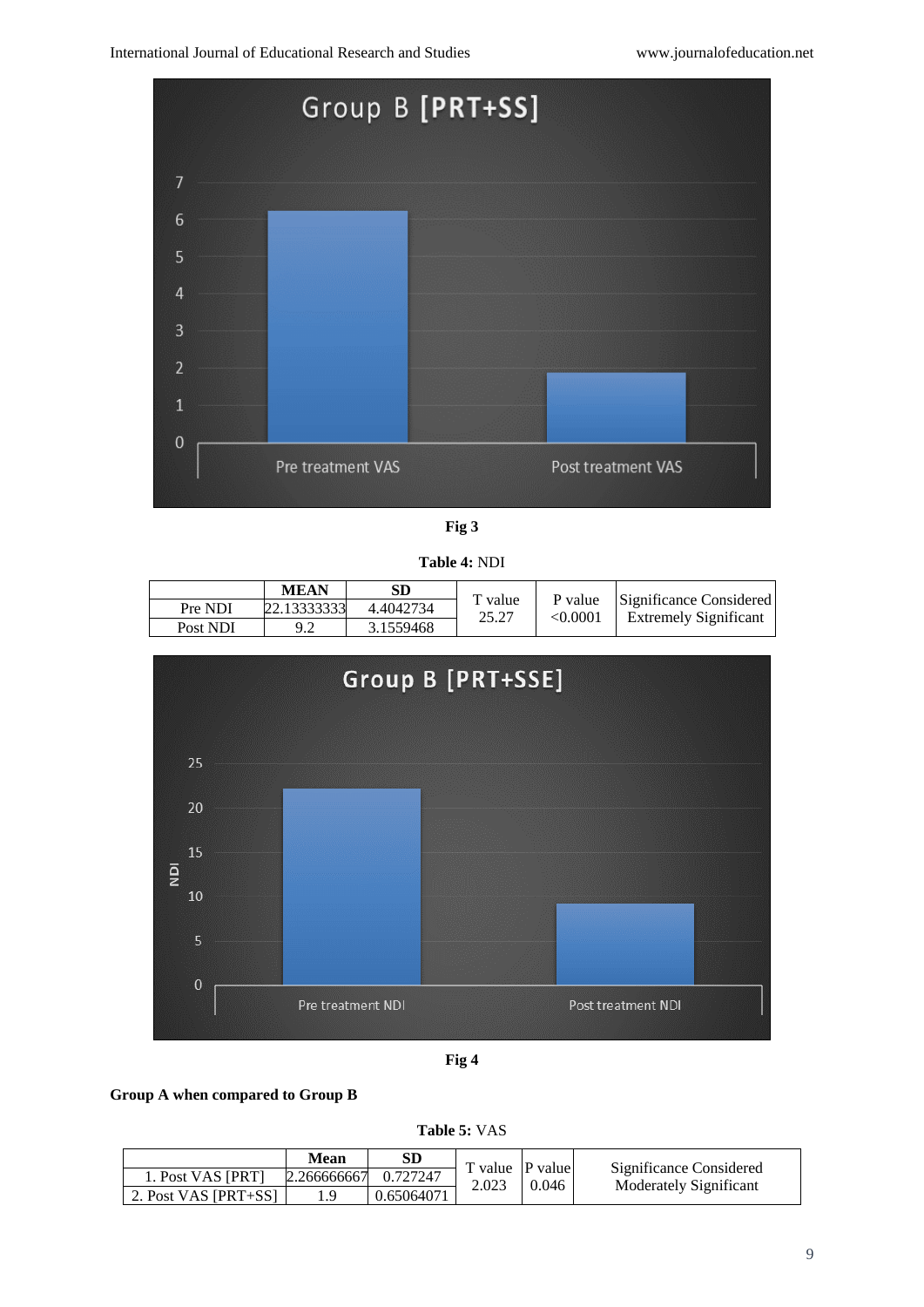![](_page_4_Figure_2.jpeg)

**Fig 5**

**Table 6:** NDI

|                      | Mean | SD        | T value<br>2.973 | P value<br>0.0043 | Significance Considered<br>Moderately Significant |
|----------------------|------|-----------|------------------|-------------------|---------------------------------------------------|
| 1. Post NDI [PRT]    |      | 1.777639  |                  |                   |                                                   |
| 2. Post NDI [PRT+SS] |      | 3.1559468 |                  |                   |                                                   |

![](_page_4_Figure_6.jpeg)

![](_page_4_Figure_7.jpeg)

## **Results**

In this study 30 students in Group A (control group) were given positional release technique and 30 students in Group B (experimental group) were given positional release technique and scapular stabilisation exercises.

The pre and post mean values of VAS in Group A are 6.0333 and 2.266 respectively and NDI scores 22.93 and 11.2 respectively.

The pre and post mean values of VAS in Group B are 6.233 and 1.9 respectively and NDI scores 22.133 and 9.2 respectively.

The difference between the pre and post visual analogue scale and neck disability index were compared within the groups and analysed using paired t test.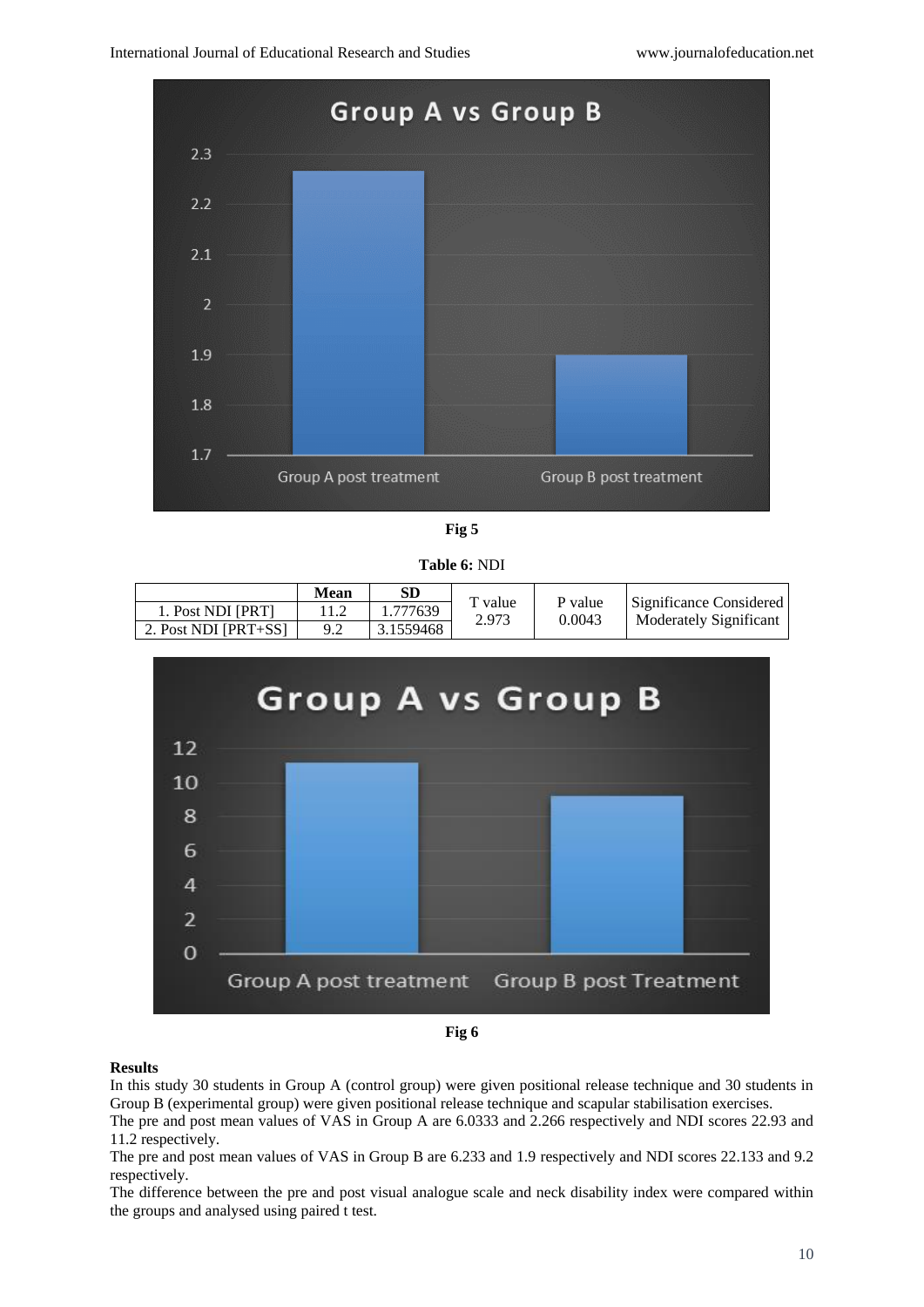VAS and NDI values in Group A shows pvalue <0.0001 which is statistically extremely significant thus positional release technique is effective in relieving unilateral trapezius spasm.

VAS and NDI values in Group B shows p value<0.0001 which is statistically extremely significant thus positional release technique and scapular stabilisation exercises are effective in relieving unilateral trapezius spasm.

When the post treatment values of VAS and NDI in Group A and Group B were compared the p value obtained is <0.05 which is statistically significant.

Although positional release technique is effective in relieving upper trapezius but when combined with scapular stabilisation exercises the VAS and NDI scores showed Group B has experienced more pain relief as well as improved functional status.

### **Discussion**

The present study was to done to study the effect of Positional Release Technique and Scapular Stabilisation exercises on unilateral trapezius spasm in undergraduate students at the end of 4 weeks. In this study 60 subjects randomly allotted to two groups i.e. Group A and Group B.

Group B has shown more relief in pain as compared to group A according to visual analogue scale and also showed improvement in the functional activity and reduction in disability according to Neck Disability Index.

The functional disability improved from moderate to mild in both the groups but the effect was observed more prominently in the Group B.

Neck pain can be multifactorial in origin. Excess physical loading or strain can cause microtrauma in the tissues. The principle muscle to carry load and maintain postural stability in the cervicothoracic region is the trapezius. Upper trapezius is a primary scapula stabiliser and causes elevation of scapula.

When the upper trapezius is shortened the scapula may also displays asymmetry and disorientation which can cause slight scapular elevation. Due to prolonged static sitting posture causes overloading of upper trapezius muscle and weakness in the scapulothoracic region mainly in the middle and lower trapezius. This mechanism results in muscle imbalance causing pain and functional disability.

Positional Release Technique treats the somatic dysfunction by slowly shortening the muscle to reset the muscle spindle gamma-motor neuron output and decrease the intrafusal and extrafusal fibre disparity so that the muscle spindle is no longer activated and decreases its firing frequency (contraction reflex) when the muscle resets to resting length [1].

Repositioning the upper trapezius can increase local circulation, reduce inflammation and swelling and help in waste removal thus relieving spasm in upper trapezius.

The Visual analogue scale score in Group B is less that Group A as it may be that the improvement in muscular control around the cervicoscapular region from stabilization exercises decreases the stresses placed on the joints with the combined effect of positional release technique which reduced the muscle spasm in upper trapezius.

Positional Release Technique in combination with Scapular Stabilisation Exercises resulted in more pain relief as the subjects in group B were given Positional Release Technique as well as performed targeted postural muscle stabilisation exercises. The primary scapular stabilisers lower trapezius and serratus anterior were isometrically strengthened in side lying as well as in sitting position to improve the postural stability in sitting posture. As the postural stability improved it also helped in alleviating the pain along with Positional Release Technique which has proven to be effective in pain relief.

A.kumaresan *et al* has suggested that Positional Release Therapy can be used as an adjunct with other conventional treatment methods for the relief of pain and trapezitis [1].

A study revealed by Petersen and Wyatt says that individuals with unilateral neck pain on compared to the contralateral side exhibited significantly less lower trapezius strength on the side of neck pain. (11)

## **Conclusion**

Positional Release Technique and Scapular stabilisation is effective in relieving unilateral trapezius spasm, pain and in improving functional disability in undergraduate students after 4 weeks.

#### **References**

- 1. kumaresan A, Deepthi G, Vaiyapuri Anandh, Prathap S. Effectiveness of Positional Release Therapy In Treatment of Trapezitis. International Journal of Pharmaceutical Science and Health Care,2012:1(2):71-81.
- 2. Boyoung Im, Young kim, Yijung Chung, Sujin Hwang. Effects of scapular stabilization exercise on neck posture and muscle activation in individuals with neck pain and forward head posture. The Journal of Physical Therapy Science,2016:28(3):951-955.
- 3. Khyati Varshney, Sumit Raghav, Anishika Singh. A study to compare the effect of positional release technique (PRT) versus deep transverse friction massage (DTFM) on pain and disability in patients with mechanical neck pain. International Journal of Yoga, Physiotherapy and Physical Education,2020:5(2):16- 20.
- 4. Prateek Behera, Anindo Majumdar, G Revadi, John Ashutosh Santoshi, Vivek Nagar, Nitu Mishra. Neck pain among undergraduate medical students in a premier institute of central India: A cross-sectional study of prevalence and associated factors. Journal of Family Medicine and Primary Care,2020:9(7):3574-3581.